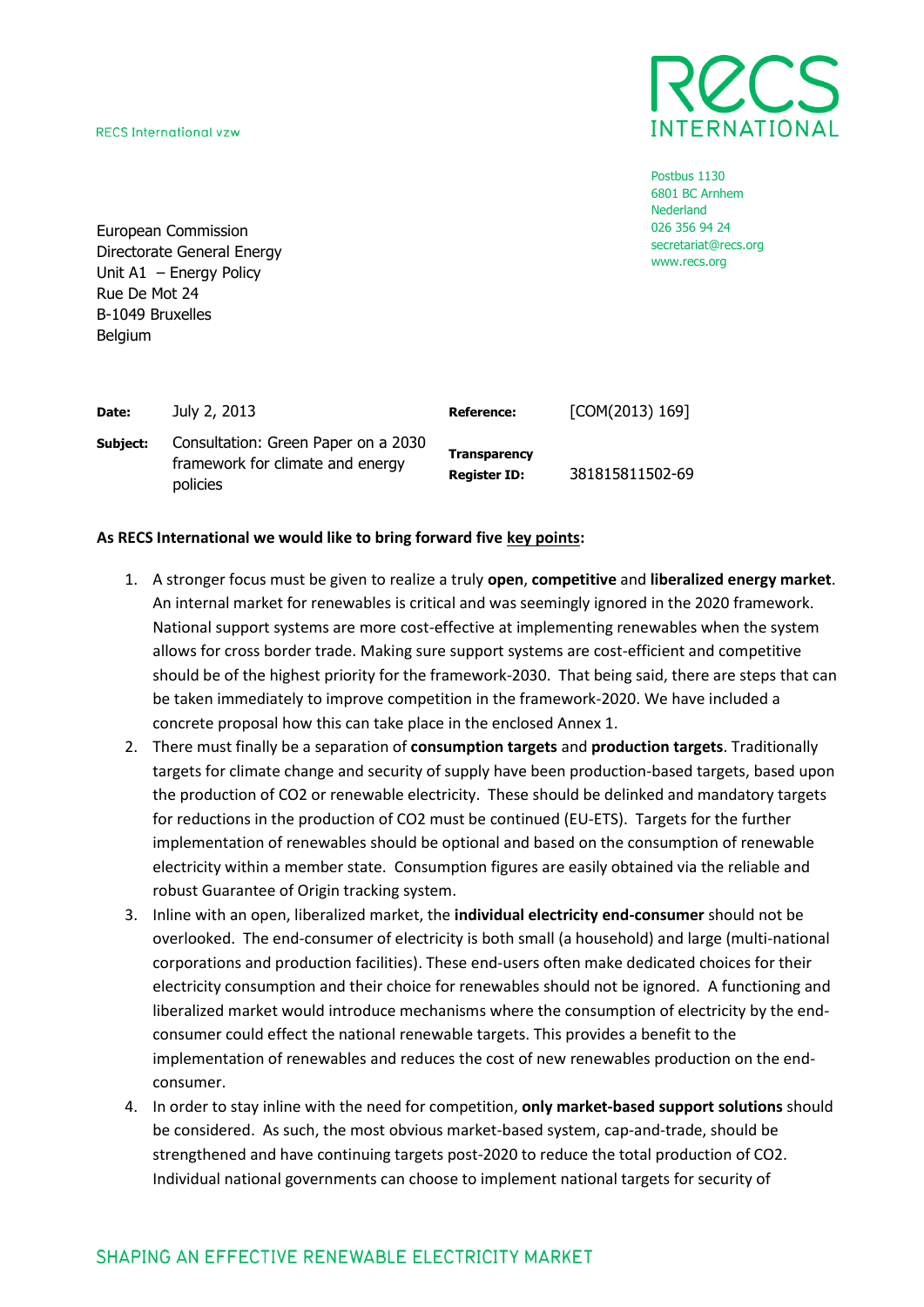

supply/energy efficiency based upon criteria laid out by the European Union. These criteria would provide market-based solutions for the additional, and optional, consumption based renewable/energy efficiency targets.

5. In order to **increase competition** we must **increase the cross-border trade** of energy and electricity. This is not just facilitating the physical transfer of electricity but also acknowledging that electricity attributes are commodities that are traded internationally via standardized electricity tracking systems (the Guarantee of Origin - GO). This GO needs standardized rules for the consumption, cancelation and information delivery to consumers in all member states, including rules regarding electricity disclosure (fuel-mix disclosure) and consumer information (how the consumer is informed about their electricity/energy purchases).

### **4. Questions**

## **4.1. General**

*Which lessons from the 2020 framework and the present state of the EU energy system are most important when designing policies for 2030?*

### **Introduction**

Liberalization of the energy markets, with a focus on electricity, is the most important aspect of the current EU energy policy. Liberalization reduces the costs of energy to end-users and gives the choice of energy supplier and energy product to the consumer. We must acknowledge however that liberalization of the energy market is far from complete. Market distortions are becoming obvious and in many cases they are a direct result of national renewable support schemes. RECS International is of the opinion that the electricity market should be increasingly consumer oriented.

**Our point of departure:** The interaction between the three principles of European energy policy (sustainability, competitiveness and security of supply) was not solved during the 2020-framework. The inability to find a suitable instrument for handling all three of these policy interactions contributed to a lack of success in some areas. Binding national production targets for renewables without the possibility of cross-border trade was a mistake and against the principles of a single European market. It also created an artificially higher price for the implementation of new renewables resulting in a high cost for the energy end-users and/or taxpayers.

Looking forward there must be a stronger focus on the competitiveness pillar of the European energy policy. National targets must be, by default, internationally attainable. We at RECS International believe that any future national renewable subsidy schemes must be more efficient, broader and inline with the European single market and the Treaty of the EU.

**Our general proposal:** Market-based systems must be the priority with the European Emission Trading System at the center. A successful EU-ETS will result in the increase of renewables as well as increased energy efficiency. The EU-ETS is technology neutral, has a clear price indicator and naturally limits potential market distortions.

The energy end-user (including those meeting targets) must be better protected, informed and have a larger choice in energy products. This means that the certification of energy production (specifically electricity) must be strengthened. This can be done by making a European market for target compliance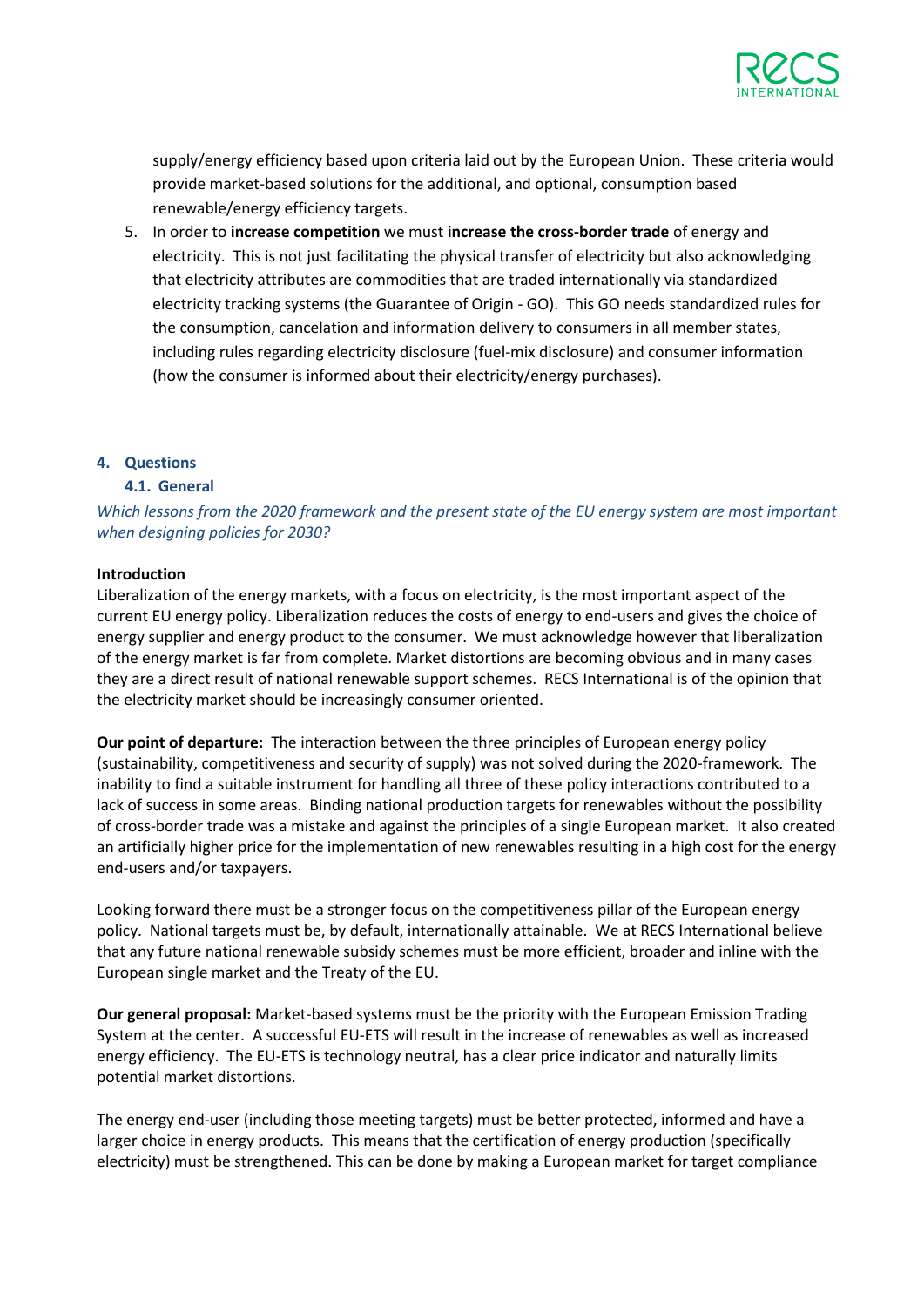

based upon reliable energy tracking systems like the European mandated Guarantee of Origin (GO) system.

**Compliance and the GO:** When all electricity is treated equally (in all aspects of its physical delivery), it is possible to provide the additional value of renewable electricity production via the use of a tracking certificate, the GO. This means that the GO would reflect the additional costs of new renewables production when the GO is bought and consumed. The national governments with renewables targets (mandatory or not) would be forced to have support systems based upon the total consumption of GO certificates and not the physical production of electricity within their borders. The degree to which the international GOs could be used for meeting a national target could be introduced via a step-wise approach. According to the EU single market the consumption of foreign GOs for target counting, or otherwise, can never be forbidden. In this case GOs would be valued at various prices depending upon their production type and originating location. Those national governments with sufficient national production would export their renewable electricity credits, via the GO certificate, for consumption in another EU-member state. Locations with naturally cheap renewable electricity production will benefit from increased investment and the European consumer would benefit from more cost-effective renewables implementation.

**Long-term measures:** A market-based approach is the only valid option for a long-term European energy strategy, however with a market-based, technology neutral energy strategy there is a risk of ignoring innovation. RECS International acknowledges that there must be a separate innovation plan for new climate neutral and energy efficiency technologies. This can be addressed in a number of different ways, for a potential solution please review Annex 1.

# **4.2. Targets**

*Which targets for 2030 would be most effective in driving the objectives of climate and energy policy? At what level should they apply (EU, Member States, or sectoral), and to what extent should they be legally binding?*

It is important to focus on the three pillars of European energy policy to determine where targets should be set. Each pillar can be met with a specific instrument: Competition by strengthening and increasing the liberalization of energy markets, security of supply via a strong renewables/energy efficiency target and sustainability (climate change) with a functioning EU-ETS market.

If we were to again have security of supply targets (RES targets) in combination with climate change targets (EU-ETS) we are again running into interactions that affect the capabilities of one, or both, targets. For this reason we should focus on one mandatory target for climate change, via the EU-ETS, which both supports energy efficiency and renewables while also supporting the liberalized and well functioning European marketplace.

Security of supply targets, or individual national RES/energy efficiency targets, should be based on the decision of national legislatures and guided by EU legislation. Security of supply targets, to ensure they do not negatively interfere with a functioning carbon market, must be based upon renewable consumption as a percent of total electricity consumption, not the traditional manner which would be based upon the total national production of electricity. In this manner security of supply/energy efficiency targets are consumption based and the EU-ETS is production based.

Any optional, national, European security of supply target must respect the free trade of European goods (electricity included) and be based on reliable European electricity tracking systems. Member states should be given a non-binding allocation for a potential security of supply target in a similar manner to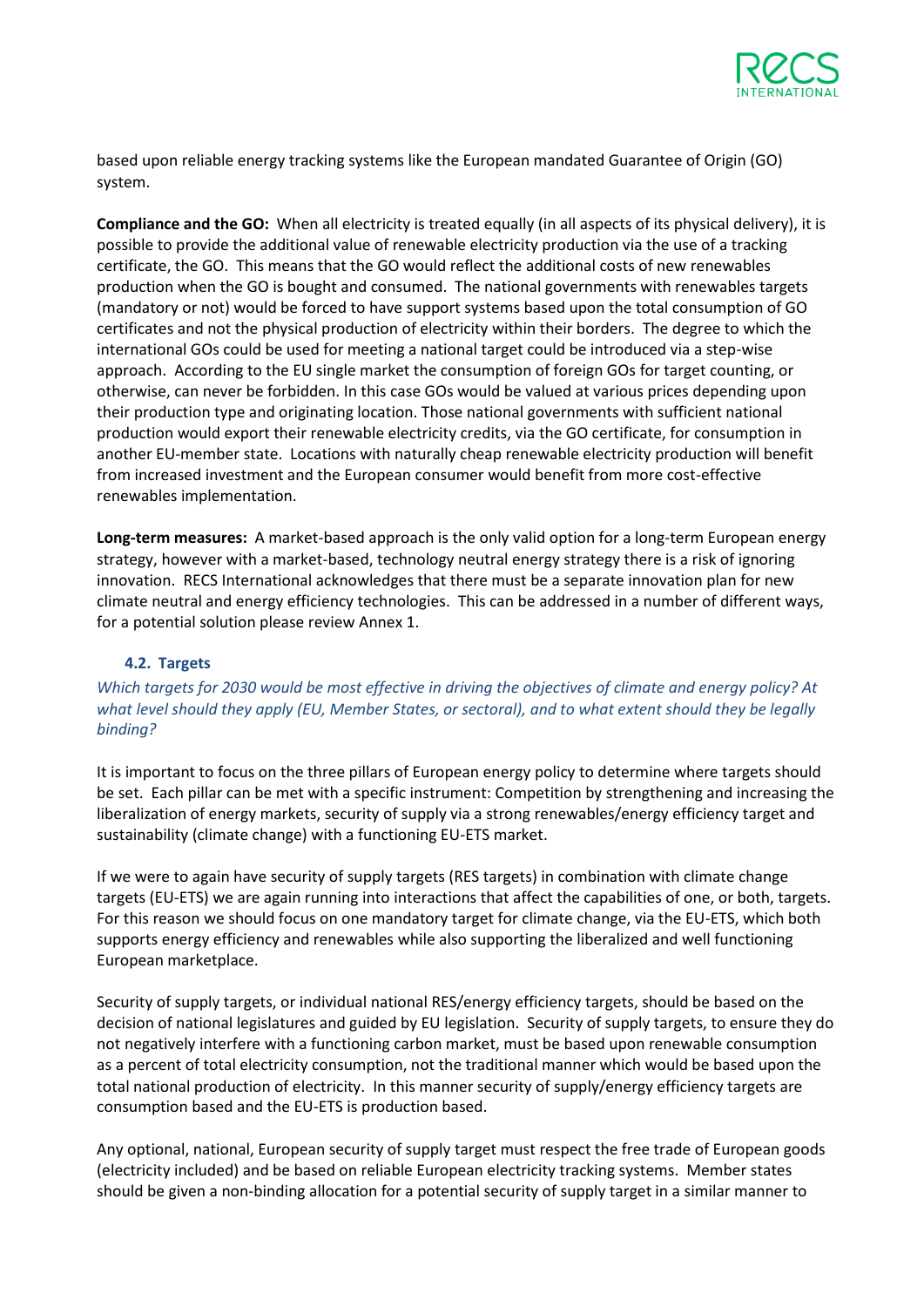

which there is a binding national carbon cap. To meet this target a functioning renewable electricity market, based on a book-and-claim system, is needed. This book-and-claim system already exists in the form of the guarantee of origin tracking system. The GO tracking system has proven itself over the last 10 years to be a reliable and robust system and the best available tool for the transfer of electricity production/consumption information. The price of the guarantee of origin would provide a clear signal to renewables investors and would change depending upon the location, demand and market. Allowing competition to be a part of the supply targets increase the efficient placement of renewables – for example, solar panels would be placed where physical delivery is easy and the sun is bright. Such a renewables market encourages investment in locations where the price for renewable energy is cheap and efficient.

The security of supply targets, as a percentage of consumption, will provide additional flexibility to national governments. National governments have greater flexibility in influencing energy efficiency and consumption of renewables without distorting the market.

However, It goes without saying that previous investments should be secure and have the ability to remain unchanged. Investors have built renewable production sites and cannot be expected to adjust to changing national support schemes while the production site is already in operation. This new approach would only be considered for new instillations.

# *Have there been inconsistences in the current 2020 targets and if so how can the coherence of potential 2030 targets be better ensured?*

The 2020 renewables targets had no mechanism available in which the comparison/combination could be made between emissions reductions (fuel-switches), renewable energy and energy efficiency (in term of costs per ton CO2). This led to high prices for renewables targets when investment could have been more effectively used for energy efficiency targets. A target based on the consumption of renewable electricity against total consumption eliminates this issue.

Energy policies for climate change, renewable electricity production and energy efficiency are interconnected in reality and in the target systems that have been developed. The strengths of each national geographic area should be exploited to its fullest and used wisely. This means that some countries will have larger improvements in one target than another and this should be supported with a collaboration mechanism between targets. Naturally, an EU-ETS based target accomplishes this goal by automatically integrating both energy efficiency increases and the increase in renewable installed capacity.

# *How can targets reflect better the economic viability and the changing degree of maturity of technologies in the 2030 framework?*

Technology neutrality should be the priority. Market parties should be able determine the best, most costefficient technology. This does not exclude the need for R&D and innovation. It is the opinion of RECS International that R&D programs need to be coordinated in Europe and more focused on demonstration than fundamental research. Additional, near mature, but not market-ready technologies, should be supported in a open, market-based manner – such as is described in Annex 1.

*How should progress be assessed for other aspects of EU energy policy, such as security of supply, which may not be captured by the headline targets?*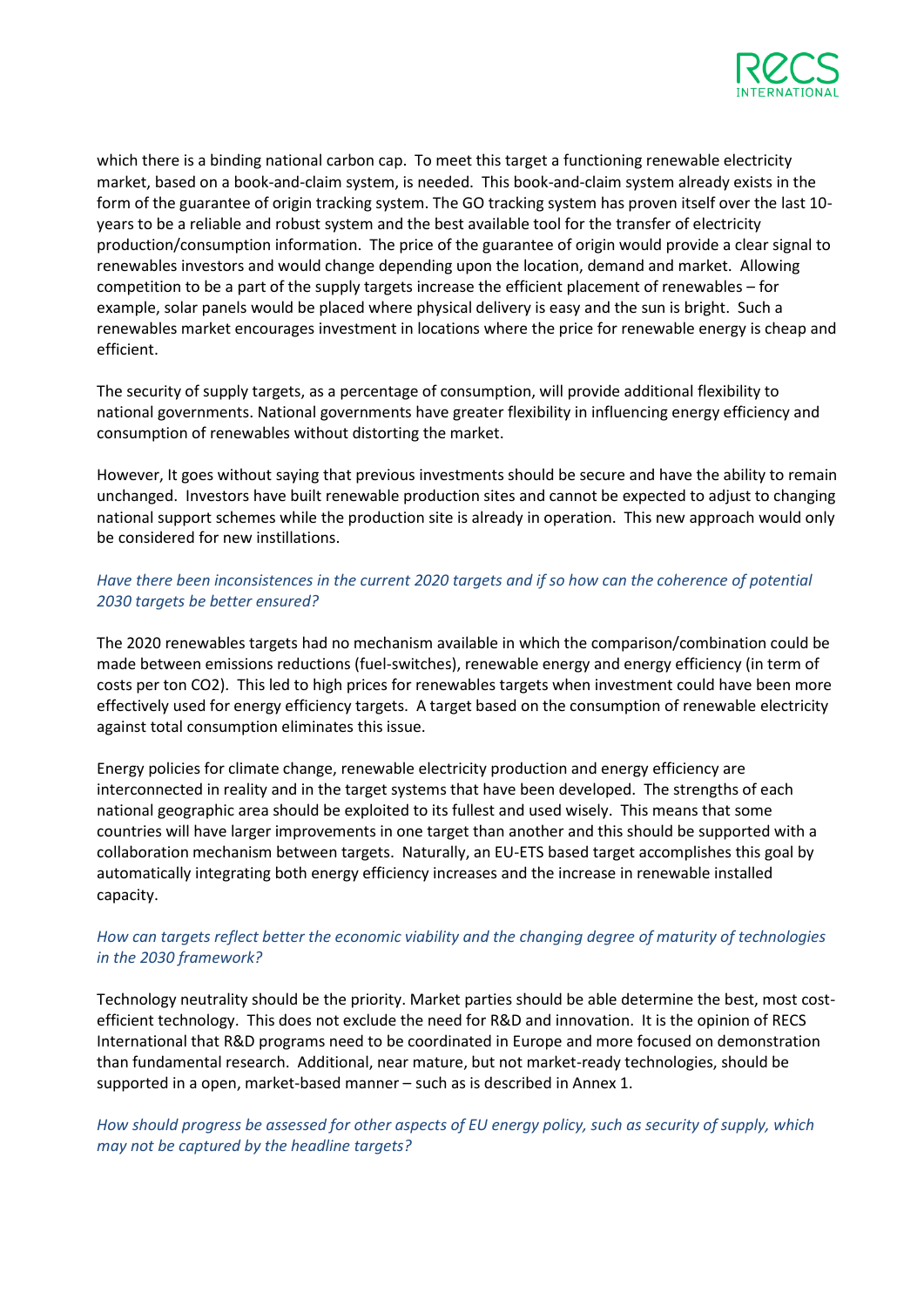

Unlike in the previous framework, governments should report their total energy consumption and the percentage of renewable energy that was consumed. The focus on consumption versus production is critical and is determined via the use of reliable electricity tracking systems like the standardized guarantee of origin system.

This should also be inline with the mandate to disclosure fuel-mixes (reporting of total consumption as well as CO2 emissions and radioactive waste creation). Disclosure systems should mandate consumption/ CO2 production figures be based on consumption as well, this would eliminate the ambiguity that currently exists resulting in each national government displaying these figures in a different manner.

### **4.3. Instruments**

*Are changes necessary to other policy instruments and how they interact with one another, including between the EU and national levels?*

A well functioning EU-ETS system is the first priority.

*How should specific measures at the EU and national level best be defined to optimise cost-efficiency of meeting climate and energy objectives?*

Cost-efficiency is most easily reached by adhering to the principles of the European internal market. In this situation the EU-ETS is already an EU-wide system with clear price signals. If renewable targets are desired they should be built upon the ability to reach targets from outside ones own geographic borders. See annex 1.

*How can fragmentation of the internal energy market best be avoided particularly in relation to the need to encourage and mobilise investment?*

The first priority should be a well functioning energy market including a well functioning European market for renewable electricity. For more information see Annex 1.

### *Which measures could be envisaged to make further energy savings most cost-effectively?*

By improving the EU-ETS it allows policy makers to accurately price energy efficiency savings against carbon prices and decide which would be more cost effective – onsite efficiency increases or carbon credit purchases. If a renewable target is desired it should be based upon reliable tracking systems, like we have described in Annex 1.

### *How can EU research and innovation policies best support the achievement of the 2030 framework?*

For mature and near-mature renewable technologies there should be a technology neutral approach that allows the market and individual investors to decide upon the best renewable technology for their specific project. It should still be the responsibility of the government to support various phases of technology development including, but not limited to, the basic and applied research phases.

### **4.4. Competitiveness and security of supply**

*How to increase regulatory certainty for business while building in flexibility to adapt to changing circumstances (e.g. progress in international climate negotiations and changes in energy markets)?*

A pan-European approach naturally creates regulatory certainty because there is not the ability for each individual national government to independently change the legislation. We saw this in the framework-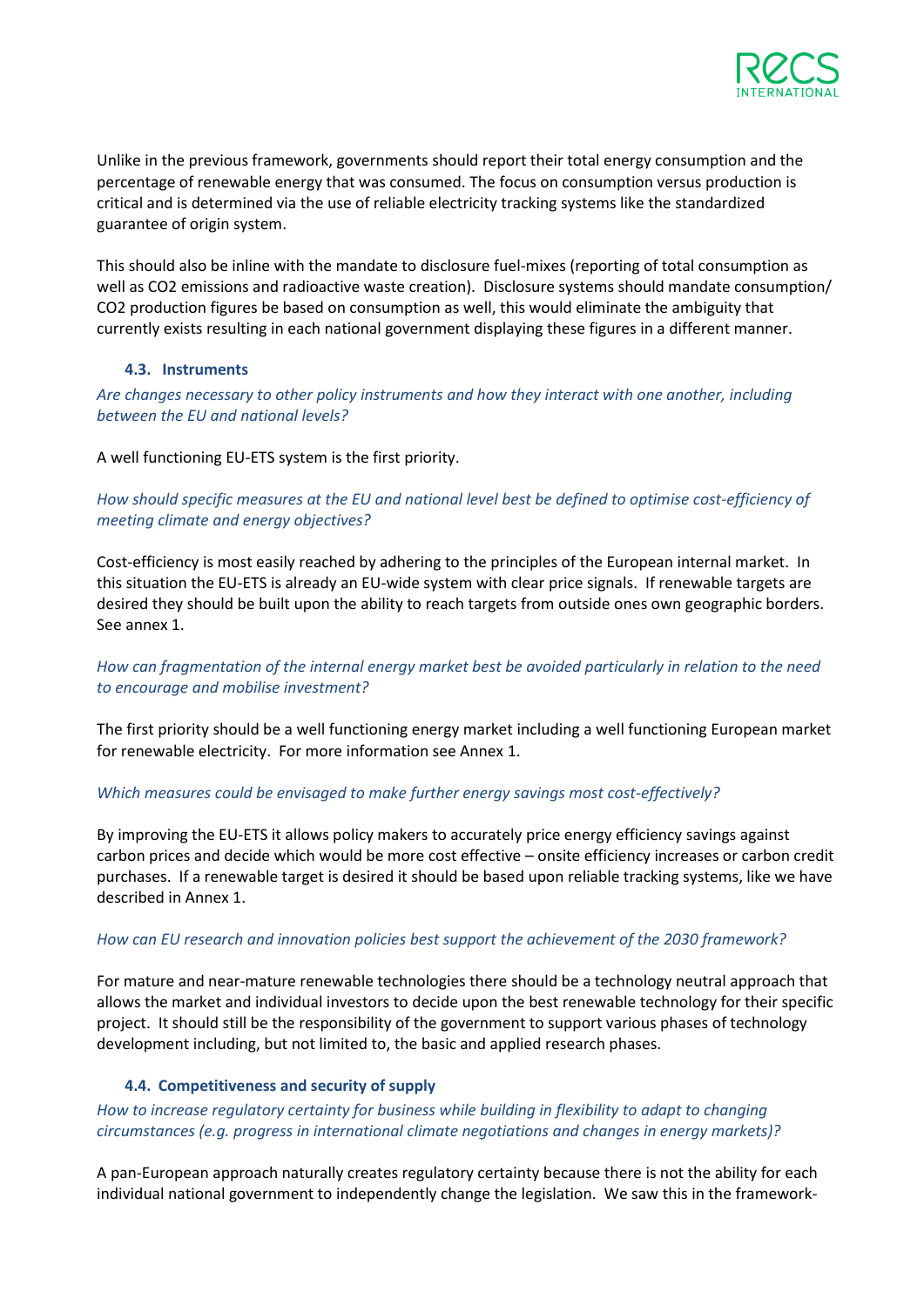

2020, where national support schemes would stop or be amended without much consultation or leadtime. Additionally, market parties are per definition flexible and will adjust to price signals as they develop, assuming support schemes are market-based. For this reason among others a European-wide market based systems should be the priority.

# *How can the EU best exploit the development of indigenous conventional and unconventional energy sources within the EU to contribute to reduced energy prices and import dependency?*

Liberalization of electricity and gas markets must be completed, allowing the electricity end-user full insight into their electricity and energy consumption – not just energy prices but also energy attributes, such as the type and originating location of the energy. This information is easily obtained via a reliable and robust energy tracking system like the guarantee of origin.

## **4.5. Capacity and distributional aspects**

*What mechanisms can be envisaged to promote cooperation and a fair effort sharing between Member States whilst seeking the most cost-effective delivery of new climate and energy objectives?*

We consider the internal market to be the most effective mechanism to promote cooperation and costefficiency.

### *Are new financing instruments or arrangements required to support the new 2030 framework?*

RECS International does not consider financing as a significant obstacle in reaching any future targets. A well designed market for renewable electricity will help investors finance their projects and eventually meet national targets. This internal market for renewable electricity is already fully functioning on a voluntary basis via the robust and reliable guarantee of origin system.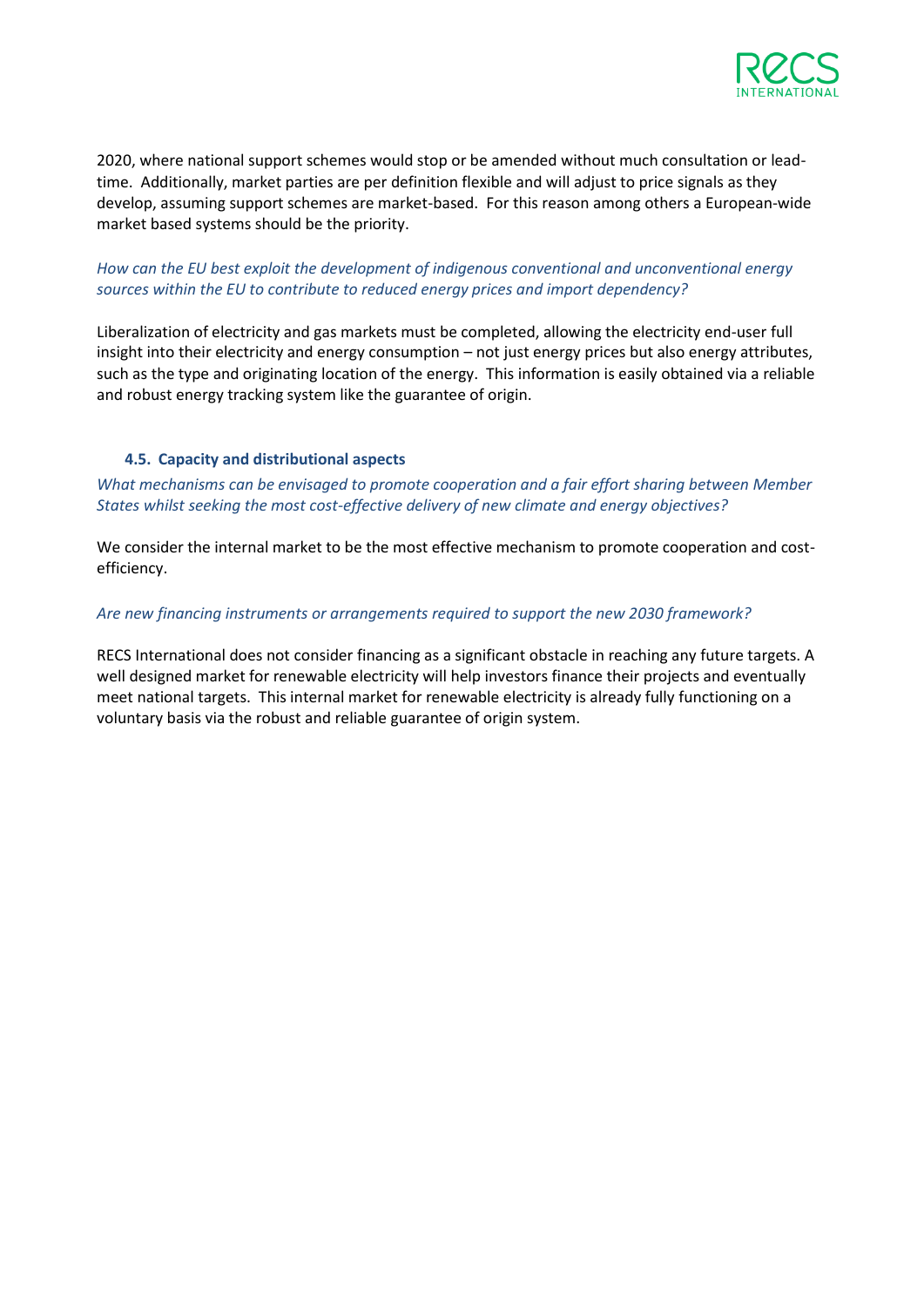

### **Annex 1:** Proposal by RECS International for an internal market for renewable energy

## *In the following we present how an EU-wide marked-based, consumption targets for security of supply could be constructed while not disturbing current commitments.*

- **1. Freeze the conditions for all existing plants under a FIT or bonus system.** Retroactively changing support schemes is neither beneficial for the investors nor consumer. Investors have chosen to go forward with their project under a given set of parameters and it is unrealistic to change these after the installation has been built.
- **2. Create an optional, security of supply consumption-based target in all member states** For new renewables investments a tier-1 consumption target for all member states should be created. Each member state will have the option to mandate this target or to leave it as an indicative target.

Under the tier-1 consumption target all types of renewables would be eligible with possible limitations based on the physical European potential for near mature, cheap, renewable technologies. National tier-1 targets can be derived from the existing national targets for 2020 excluding what has been achieved up till now, even though cross border trade would be possible. The obligation is most effective if it is placed upon the electricity suppliers.

Our hope is that the "new" national consumption target according to the tier-1 scheme would be fully open to cross border trade but we recognize that some national governments would like to have some guarantees of locally produced, domestic renewable electricity production. Closing the borders completely, as is the situation for most member states today, reduces competition and eventually creates an expense paid for by the end-consumer. The commission should decide upon a minimum percentage of the consumption target that each individual member state is required to allow as coming from international renewable production sites. One example could be that the commission requires that 25% of the consumption target on suppliers could be acquired from international sources. Naturally, if market signals allow for the quota obligation to be met from cheap domestic consumption that is fine as well, but a supplier should not be required to only consume domestic production and be free to explore international options for a portion (in this case 25%) of their tier-1 consumption target. Member states will have the possibility to decide on a higher degree of internationalization allowing a bigger share of imports than 25% if that is their desire.

The consequence will be more competition among renewables in Europe and on-shore wind would likely set the marginal price. This will lead to a higher degree of cost efficiency but not trigger new technologies in need of more development. Therefore a tier-2 consumption target for less mature technologies would be needed.

#### **3. Create a tier-2 consumption target in all Member States**

A tier-2 consumption target will have a very similar design as seen in the tier-1 consumption target with the exception that not all renewable technologies will be eligible. On-shore wind and cheaper technologies would be excluded from the consumption target only allowing investments in less mature and consequently more expensive technologies, e.g. PV or off-shore wind. The consumption target for tier-2 should represent a volume above the tier-1 volume target created by the EU.